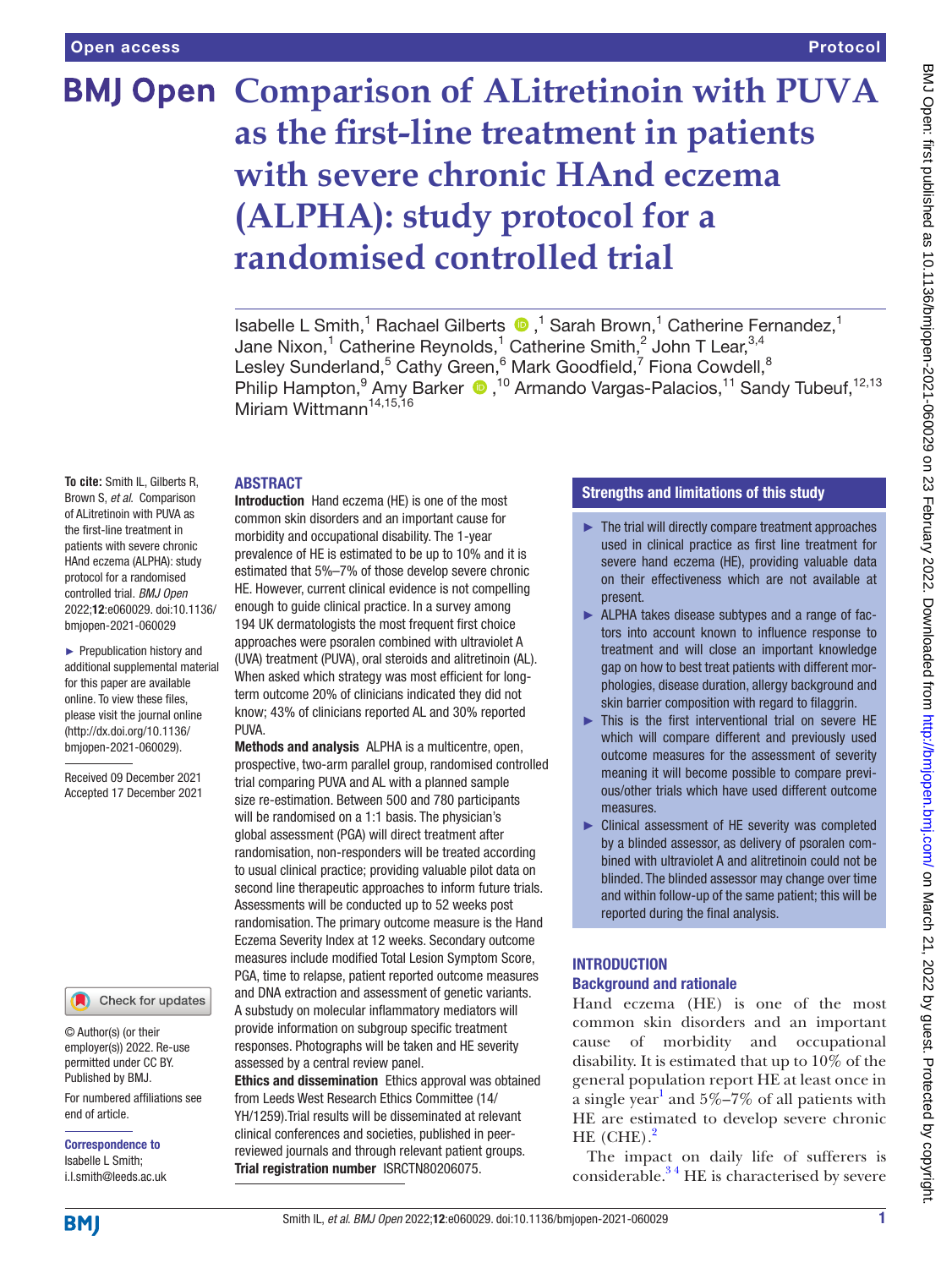#### Open access

itching and can be very painful and many studies have shown significant impairment of quality of life  $(QoL)$ .<sup>56</sup> HE is a persistent disease with a relapsing course and variable disease duration; in some cases at least 15 years of continuous HE have been reported. $6$ 

Uncertainty about the most effective treatment for HE is influenced by the fact that HE presents with several disease subgroups and underlying causes; and the natural course of HE often follows a recurrent pattern. $27$  The proposed classification in the UK<sup>[7](#page-7-5)</sup> and Europe<sup>[8](#page-7-6)</sup> defines atopic HE, allergic contact dermatitis and irritant dermatitis, either alone or in combination. However, discrimination of aetiologically distinct subtypes is a clinical challenge due to overlap/coexistence of different aetiologies.<sup>[7](#page-7-5)</sup>

Moreover, it can be difficult to distinguish HE from some types of psoriasis or other skin conditions even on a histopathology level<sup>910</sup> if patients present without involvement of other body sites and if the condition has already been treated with topical corticosteroids. Clinicians are aware of 'mixed' phenotypes named eczema-in-psoriatico or psoriasiform eczema $^{11}$ ; which can be verified by skin biopsies, however it is not current practice to biopsy lesions in the UK. Samples obtained from the epidermis via tape stripping<sup>12</sup> or washing,<sup>13</sup> for example, contain markers such as IL-36, TARC, CCL20, TSLP, and IL-18 which have potential to identify eczema subtypes subtypes on a molecular level and thereby to improve subtype diagnosis.

Loss-of-function mutations in filaggrin, a protein important for the skin barrier, have been shown to be associated with atopic eczema. $14-18$  Experts have proposed<sup>19</sup> that HE classification should consider filaggrin genotype for better subgrouping and potentially targeted treatment.

Alitrenoin (9-cis retinoic acid) is a naturally occurring vitamin A derivative (retinoid) and is the only licensed systemic agent for severe, CHE unresponsive to treatment with potent topical corticosteroids (National Institute for Health and Care Excellence, NICE TA177). However, there is a lack of controlled clinical trials that directly compare alitretinoin to other treatments as a first line therapy to demonstrate clinical effectiveness under daily practice conditions, which has been acknowledged by national and international expert groups.<sup>20</sup>

Our choice of comparator for alitretinoin was based on published clinical trials,<sup>[8](#page-7-6)</sup> and feedback from UK dermatologists, patients and the UK Dermatology Clinical Trials Network (UKDCTN). A survey conducted among 194 UK dermatologists informed the choice of immersion psoralen combined with ultraviolet A (PUVA) as the comparator treatment with both PUVA and alitretinion identified as popular first line therapies for severe hyper-keratotic and vesicular CHE.<sup>[21](#page-8-3)</sup>

PUVA is used extensively across the National Health Service (NHS) and comprises a photosensitising agent in combination with UV-A. It is effective in both vesicular and hyperkeratotic  $HE<sup>22</sup>$  The photosensitising agent methoxsalen, 8-methoxypsoralen is used and the most

BMJ Open: first published as 10.1136/bmjopen-2021-060029 on 23 February 2022. Downloaded from http://bmjopen.bmj.com/ on March 21, 2022 by guest. Protected by copyright BMJ Open: first published as 10.1136/bmjopen-2021-060029 on 23 February 2022. Downloaded from <http://bmjopen.bmj.com/> on March 21, 2022 by guest. Protected by copyright.

common route of administration for this compound in the treatment of HE is topical (eg, gel, cream, immersion).<sup>23</sup> <sup>24</sup>

The importance of topical PUVA was highlighted in a 'consensus statement' on the treatment of CHE<sup>7</sup> as a widely used management option, although this is based more on clinical experience than on evidence.

Given the high socioeconomic impact of the disease and the pressing need for comparative studies on available first line treatments, ALPHA is a randomised controlled trial (RCT) comparing immersion PUVA and alitretinoin for the treatment of severe CHE.

#### METHODS AND DESIGN **Objectives**

The overall aim of the trial is to determine the clinical and cost effectiveness of alitretinoin and immersion PUVA when used in conjunction with concomitant topical corticosteroids, emollients and patient education for the treatment of severe CHE which is unresponsive to treatment with potent topical corticosteroids alone.

The primary objective is to compare alitretinoin and immersion PUVA as first-line therapy in terms of disease activity at 12 weeks post planned start of treatment.

The secondary objectives are to compare alitretinoin to PUVA over 52 weeks postplanned start of treatment in terms of:

- 1. Disease activity over time.
- 2. Time to relapse.
- 3. QoL and patient benefit over time.
- 4. Within trial and long-term cost-effectiveness.
- 5. Safety.
- 6. Educational need for patients. Exploratory objectives are to:
- 1. Compare scoring systems Hand Eczema Severity Index (HECSI), modified Total Lesion Symptom Score (mTLSS), Dermatology Life Quality Index (DLQI) and physician's global assessment (PGA) used to monitor treatment response.
- 2. Explore whether response to first line treatment is affected by: duration of disease, clinical phenotype, disease severity, presence of atopy, smoking history, body mass index (BMI), foot involvement and Filaggrin loss of function mutation and other potential emerging mutations affecting skin barrier or response to treatment.
- 3. Collect pilot data on clinical effectiveness of second line therapies.
- 4. Explore treatment responses in HE subgroups defined by molecular inflammatory mediators .
- 5. Compare alitretinoin and PUVA in terms of time in remission.
- 6. Compare alitretinoin and PUVA in terms of nail assessment.
- 7. Explore the use of the photography guide for patients from minority ethnic groups.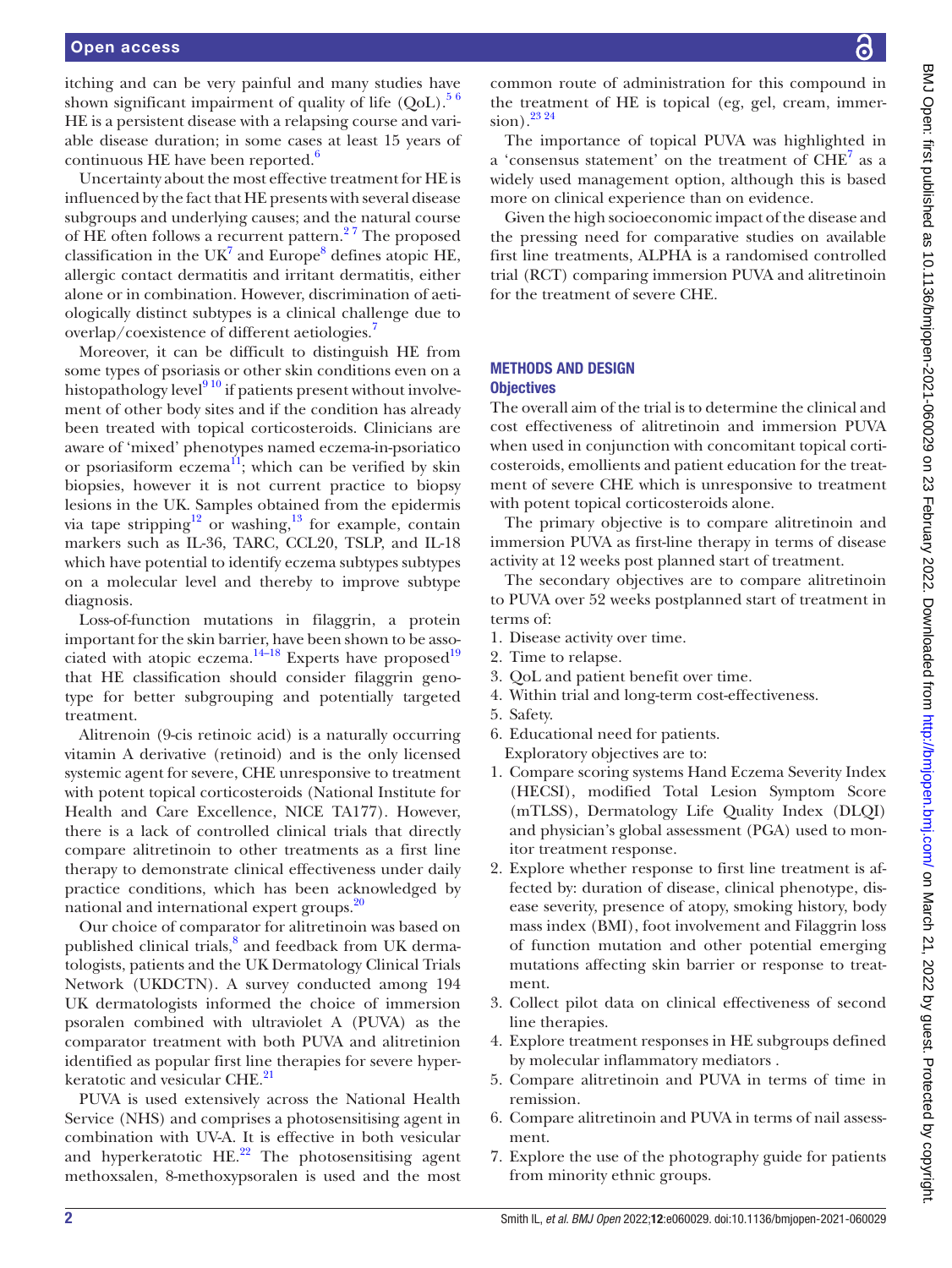# Trial design

The ALPHA trial is a multicentre, prospective, open-label, two-arm parallel group, adaptive, RCT with one planned interim analysis.

A maximum of 780 consenting participants with severe CHE will be randomised on a 1:1 basis to receive either alitretinoin or PUVA in addition to concomitant topical corticosteroids, emollients and patient education. The trial is an adaptive design with a planned interim analysis to re-estimate the final sample size.

An internal pilot phase will inform on the feasibility of recruitment and delivery of the trial.

# METHODS: PARTICIPANTS, INTERVENTIONS AND OUTCOMES Trial setting and recruitment

Patients will be screened in UK secondary care dermatology outpatient, community hospital and general practice settings. Patients complete a self-screening questionnaire on the trial website and if eligible, will be invited to a formal eligibility assessment at one of the participating research sites which will take on the responsibility for seeking consent and undertaking trial research procedures. Formal eligibility assessment and recruitment will be undertaken in secondary care dermatology outpatient clinics.

#### Eligibility criteria

Patients suffering with severe CHE and unresponsive to at least 4 weeks of treatment with potent topical corticosteroids will be assessed for eligibility in accordance with the criteria in [table](#page-3-0) 1.

# Participant timeline

#### Consent

Blood samples are required to confirm eligibility and atopy status (presence/absence of specific IgE) prior to randomisation, and research sites have the option of using a one stage process to obtain informed consent for the full trial, or a two stage consent process with separate consent for the eligibility blood sample taken up to 12 weeks prior to randomisation.

Where eligibility is indicated, a full verbal explanation of the study and patient information leaflet will be provided by the attending clinical or research team. Patients will have as long as they need to consider participation and will be given the opportunity to discuss the trial with their family and other healthcare professionals before they are invited to take part.

For patients capable of providing consent but unable to sign or otherwise mark the consent from, witnessed consent will be provided by a carer, friend/family member or a local member of the clinical team independent of the research team. A copy of the consent form is provided in [online supplemental material 2.](https://dx.doi.org/10.1136/bmjopen-2021-060029)

# **Registration**

All participants who consent will be registered (by an authorised member of staff at the trial research site) into

the trial before any trial related procedures are performed, using the 24-hour automated registration telephone or web based system hosted by the Leeds CTRU.

#### Baseline assessment and randomisation

The baseline visit must be booked up to 7days before the first PUVA appointment, within 12 weeks of the eligibility blood sample and after at least 1-month duration of the pregnancy prevention programme (if applicable).

At the baseline visit, eligible patients will be invited to provide informed consent for the full trial, photography sub study and biomarker sub study (for selected centres).

Eligible patients who provide full informed consent and complete the baseline assessments will be randomised into the trial by an authorised member of the research team at the site using the 24-hour telephone or web based randomisation service hosted by the Leeds CTRU.

# Allocation

Patients will be randomised in a 1:1 allocation ratio, to receive either alitretinoin or immersion PUVA using a computer-generated minimisation programme incorporating a random element to ensure treatment groups are well balanced for the following participant characteristics: centre, diease duration (<6months/6–24months/>24 months), clinical phenotype (predominately hyperkeratotic/predominately vesicular/fingertip dermatitis), presence of specific IgE, DLQI (<15, ≥15), ethnicity (white/ fair/dark).

If the participant is randomised to receive alitretinoin, the phototherapy department will be informed immediately that the PUVA treatment appointment will no longer be needed for this participant.

This randomisation service will also identify participants for participation in the biomarker and photography sub studies.

# Interventions

In both trial arms education on HE in using emollients, avoiding irritants and relevant contact allergens will be delivered in a standardised way prior to randomisation. The information material for participants will be based on sources used in clinical practice (British Association of Dermatology (BAD), National Eczema Society, Eczema Society patient information leaflets).

Topical corticosteroids may be used as required, as a reflection of standard clinical practice, however, it is recommended that they should belong to the 'potent' group.

# Alitretinoin

Participants randomised to alitretinoin will be provided with a prescription dispensed as per standard care practice. It is anticipated that the patient will take the first dose of alitretinoin within 7days of randomisation.

Prescriptions of alitretinoin can be written to allow up to 5 weeks supply of treatment, except people of childbearing potential following a pregnancy prevention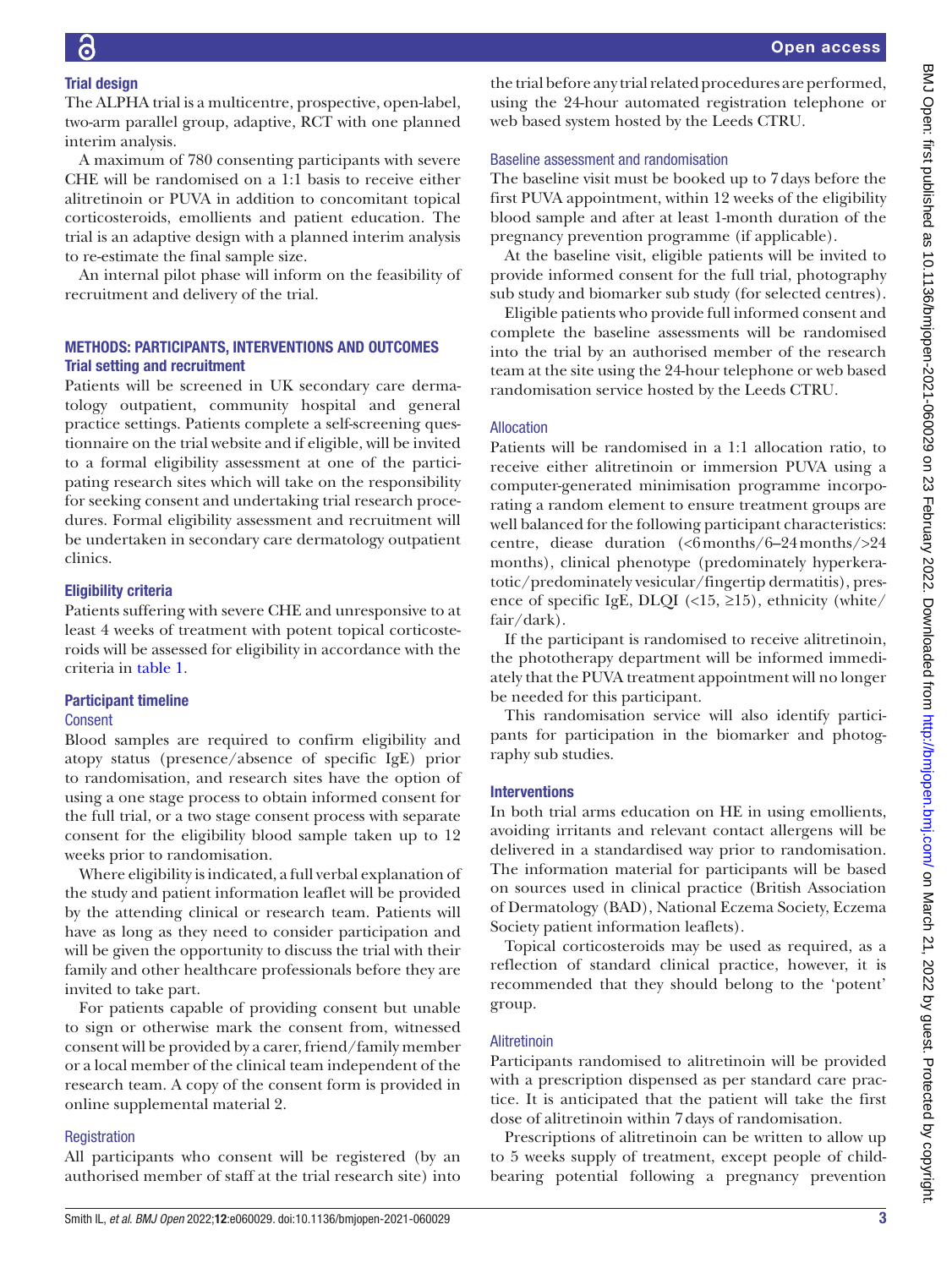<span id="page-3-0"></span>

| Table 1<br>Eligibility criteria                                                                                                                                                                                                                                                                                                                                                                                                                          |                                                                                                                                                                                                                                                                                                                                                                                                                                                                                                                                                                                                                                                                                                                                                                                                                                                                                                                                                                                                                                                                                                                                                                                                                                                                                                                                                                                                                                                                                                                                                                                                                                                                                                                                                                                                                                                                                                                                                                                                                                                                                                                                                                                                                                                                                                                                                                                                                                                                                                                                                                                                                                                                                                                                                                                                                                                                                                                      |
|----------------------------------------------------------------------------------------------------------------------------------------------------------------------------------------------------------------------------------------------------------------------------------------------------------------------------------------------------------------------------------------------------------------------------------------------------------|----------------------------------------------------------------------------------------------------------------------------------------------------------------------------------------------------------------------------------------------------------------------------------------------------------------------------------------------------------------------------------------------------------------------------------------------------------------------------------------------------------------------------------------------------------------------------------------------------------------------------------------------------------------------------------------------------------------------------------------------------------------------------------------------------------------------------------------------------------------------------------------------------------------------------------------------------------------------------------------------------------------------------------------------------------------------------------------------------------------------------------------------------------------------------------------------------------------------------------------------------------------------------------------------------------------------------------------------------------------------------------------------------------------------------------------------------------------------------------------------------------------------------------------------------------------------------------------------------------------------------------------------------------------------------------------------------------------------------------------------------------------------------------------------------------------------------------------------------------------------------------------------------------------------------------------------------------------------------------------------------------------------------------------------------------------------------------------------------------------------------------------------------------------------------------------------------------------------------------------------------------------------------------------------------------------------------------------------------------------------------------------------------------------------------------------------------------------------------------------------------------------------------------------------------------------------------------------------------------------------------------------------------------------------------------------------------------------------------------------------------------------------------------------------------------------------------------------------------------------------------------------------------------------------|
|                                                                                                                                                                                                                                                                                                                                                                                                                                                          |                                                                                                                                                                                                                                                                                                                                                                                                                                                                                                                                                                                                                                                                                                                                                                                                                                                                                                                                                                                                                                                                                                                                                                                                                                                                                                                                                                                                                                                                                                                                                                                                                                                                                                                                                                                                                                                                                                                                                                                                                                                                                                                                                                                                                                                                                                                                                                                                                                                                                                                                                                                                                                                                                                                                                                                                                                                                                                                      |
|                                                                                                                                                                                                                                                                                                                                                                                                                                                          |                                                                                                                                                                                                                                                                                                                                                                                                                                                                                                                                                                                                                                                                                                                                                                                                                                                                                                                                                                                                                                                                                                                                                                                                                                                                                                                                                                                                                                                                                                                                                                                                                                                                                                                                                                                                                                                                                                                                                                                                                                                                                                                                                                                                                                                                                                                                                                                                                                                                                                                                                                                                                                                                                                                                                                                                                                                                                                                      |
| <b>Inclusion criteria</b><br>1. Aged ≥18 years at the time of signing the informed Skin related:<br>consent form.<br>2. Suffering from uncontrolled, severe CHE defined<br>PGA score of severe. <sup>27</sup> (B) Resistance to treatment<br>with potent topical corticosteroids for ≥4 weeks<br>prior to the point of eligibility screening.<br>3. Provided written informed consent.<br>4. Expected to comply with treatment and protocol<br>schedule. | <b>Exclusion criteria</b><br>1. Patients who have a clinically suspected infection (fungal, bacterial<br>or viral) as cause for dermatitis of the hands.<br>as the presence of both of the following criteria: (A) 2. Patients with known clinically relevant allergic contact dermatitis of<br>the hands unless they had made a reasonable effort to avoid the<br>contact allergen.<br>3. Patients suffering from atopic eczema covering more than 10% of<br>body surface (excluding hands).<br>4. Patients who have skin conditions worsened by the sun that is, do<br>not tolerate UV-light (eg, lupus erythematosus, porphyria).<br><b>Treatment related:</b><br>1. Patients who have received phototherapy/photochemotherapy in the<br>last 3 months prior to randomisation<br>2. Patients who have received systemic vitamin A derivatives or<br>other systemic immunosuppressants, for example, methotrexate<br>or biologics treatment for HE in the last 3 months prior to<br>randomisation.<br>3. Patients who have received ciclosporin A or systemic glucocorticoid<br>steroid treatment for HE within 1 week prior to randomisation.<br>4. Patients receiving topical calcineurin antagonist treatment within<br>1 week prior to randomisation.<br>5. Patients receiving concomitant treatment with tetracyclines, or<br>medication with potential for drug-drug interaction with alitretinoin<br>(eg, CYP3A4 inhibitor ketoconazole) that cannot be suspended or<br>switched to an acceptable alternative<br>6. Patients receiving concomitant treatment with relevant<br>photosensitisers, when this treatment cannot be suspended for the<br>duration of the intervention or switched to an acceptable alternative<br>7. Patients with a history of melanoma skin cancer, or patients with<br>a history of non-melanoma skin cancer depending on history,<br>location and 'severity' of the non-melanoma skin cancer based on<br>experience from routine practice.<br>8. Patients who have received prior treatment with arsenic agents or<br>ionising radiation in the treatment area (eg, hands).<br>General:<br>1. If female: (1) Lactating (2) Of childbearing potential (CBP):<br>1. With positive pregnancy test (absence of pregnancy will be<br>confirmed with a negative pregnancy test before randomisation).<br>(2) Unwilling to follow pregnancy prevention programme<br>measures* while receiving treatment and after the last dose of<br>protocol treatment as indicated in the relevant SmPC.<br>2. Patients with hepatic insufficiency (alanine aminotransferase and/<br>or aspartate aminotransferase > 2.5 times the upper limit of normal),<br>known severe renal insufficiency, uncontrolled hyperlipidaemia (for<br>all of the following: triglycerides, cholesterol and/or LDL cholesterol)<br>or uncontrolled hypothyroidism in the 12 weeks period prior to<br>randomisation. |
|                                                                                                                                                                                                                                                                                                                                                                                                                                                          | 3. Patients with known hypersensitivity to peanut, soya or vitamin A                                                                                                                                                                                                                                                                                                                                                                                                                                                                                                                                                                                                                                                                                                                                                                                                                                                                                                                                                                                                                                                                                                                                                                                                                                                                                                                                                                                                                                                                                                                                                                                                                                                                                                                                                                                                                                                                                                                                                                                                                                                                                                                                                                                                                                                                                                                                                                                                                                                                                                                                                                                                                                                                                                                                                                                                                                                 |
|                                                                                                                                                                                                                                                                                                                                                                                                                                                          | derivatives or with rare hereditary fructose intolerance as determined<br>by patient history.                                                                                                                                                                                                                                                                                                                                                                                                                                                                                                                                                                                                                                                                                                                                                                                                                                                                                                                                                                                                                                                                                                                                                                                                                                                                                                                                                                                                                                                                                                                                                                                                                                                                                                                                                                                                                                                                                                                                                                                                                                                                                                                                                                                                                                                                                                                                                                                                                                                                                                                                                                                                                                                                                                                                                                                                                        |
|                                                                                                                                                                                                                                                                                                                                                                                                                                                          | 4. Patients currently suffering from hypervitaminose A as directed by                                                                                                                                                                                                                                                                                                                                                                                                                                                                                                                                                                                                                                                                                                                                                                                                                                                                                                                                                                                                                                                                                                                                                                                                                                                                                                                                                                                                                                                                                                                                                                                                                                                                                                                                                                                                                                                                                                                                                                                                                                                                                                                                                                                                                                                                                                                                                                                                                                                                                                                                                                                                                                                                                                                                                                                                                                                |

Concomitant treatments not permitted are provided in [online supplemental material 1](https://dx.doi.org/10.1136/bmjopen-2021-060029).

\*Rigorous contraception for people of CBP, unless exempt according to standard of care practice, is required 1month before treatment, during the treatment period and 1month after cessation of treatment as per usual standard practice.

clinical symptoms or patient history.

5. Patients previously participated in the ALPHA trial.

CBP, child bearing potential; CHE, chronic HE; HE, hand eczema; LDL, low-density lipoprotein; PGA, physician's global assessment; UV, ultraviolet.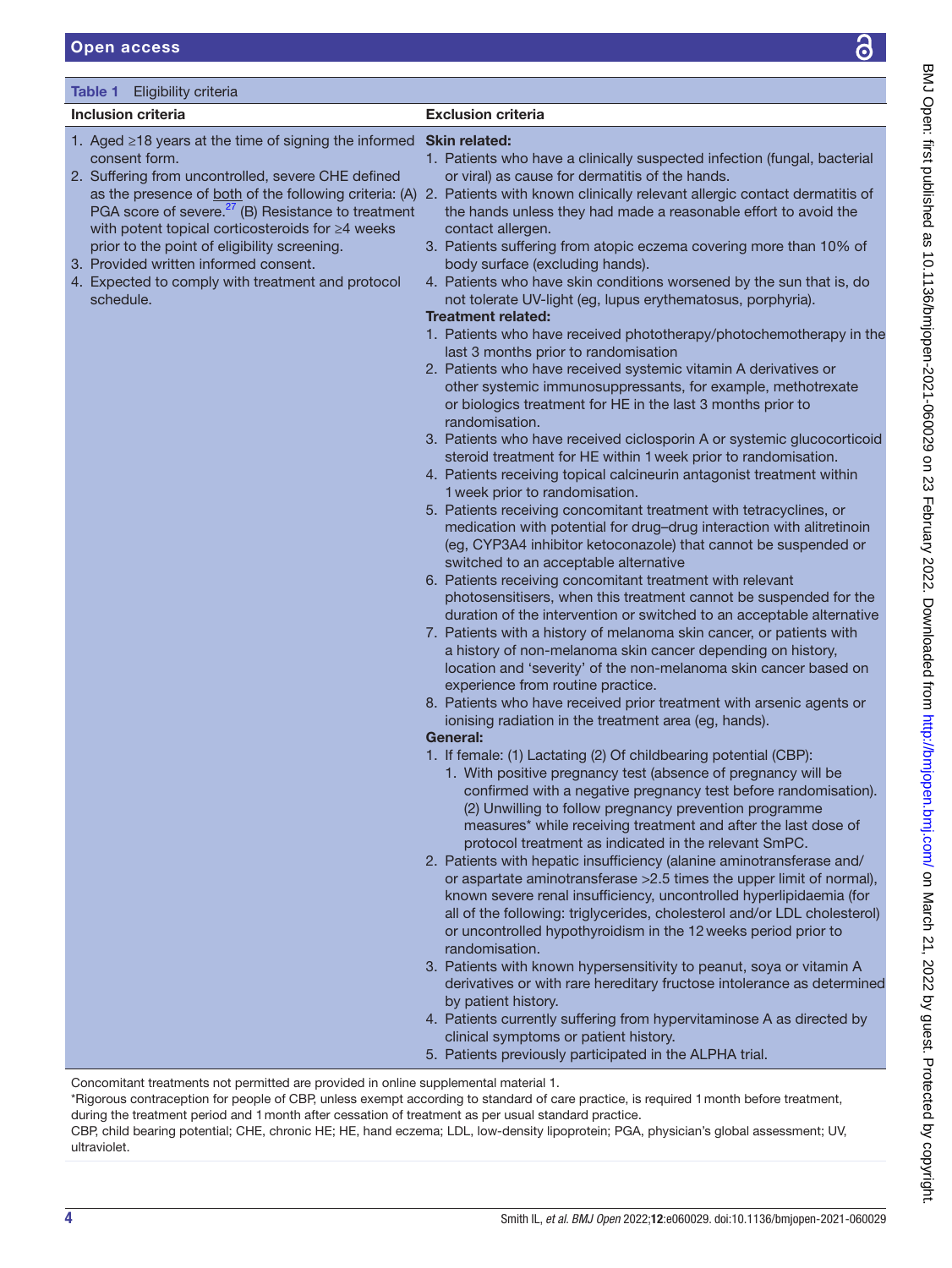programme whereby alitretinoin prescriptions should be limited to a 4-week supply.

According to standard clinical practice and NICE guidelines (TA177), alitretinoin will be self-administered at a starting dose of 30mg, taken once daily with a meal for 12 weeks. After 12 weeks, participants will be assessed for their treatment response and depending on the outcome may continue alitretinoin for up to 12 more weeks.

Dose adjustment down to 10mg or temporary cessation may occur according to standard practice in participants who suffer from related side effects such as headaches.

#### Immersion PUVA

Meladinine (methoxsalen) will be used in combination with UVA (PUVA). Meladinine 0.75% solution for local application in immersion PUVA is diluted to 3mg/L (prepared by mixing 0.8mL of 0.75% Meladinine solution in 2L tap water). The participants hands are soaked for 15min, followed by a maximum 30min delay before UVA exposure. The UV-A radiation dose is individually tailored to the participant depending on phenotype (as per BAD guidelines $^{25}$ ) and the erythematous response of the skin following treatment.

Calibration certificates for the UV-A machines are collected from centres prior to opening to ensure the same UV dose is administered across different centres.

Immersion PUVA will be administered twice weekly for 12 weeks in out-patient phototherapy departments and will be administered and supervised by specialised nurses/dermatologists according to local policy.

After 12 weeks of immersion PUVA treatment, participants will be assessed for their response to treatment and may continue immersion PUVA for up to 12 more weeks.

#### Treatment pathway: criteria of response

Responders, defined as a PGA score of clear/almost clear at 12 weeks post planned start of treatment, will discontinue randomised treatment.

Partial responders, defined as a PGA score of mild/ moderate at 12 weeks post planned start of treatment, will continue with randomised treatment for up to a further 12 weeks. During this second 12weeks treatment period patients will be monitored at 4 weekly intervals and randomised treatment can be stopped at any time if the participant responds, or symptoms worsen and in the opinion of the treating clinician there is no clinical benefit to continuation.

Non-responders, defined as a PGA score of severe at 12 weeks post planned start of treatment, will discontinue randomised treatment.

In line with standard clinical practice, cessation or alteration of regimens at any time will be at the discretion of attending clinicians or the participants themselves. All randomised treatment will be discontinued at the maximum 24 weeks treatment period and participants will continue to receive 'standard clinical practice' and follow-up monitoring until the end of the follow-up period.

#### Data collection

Clinical data and patient reported data will be collected at baseline, every 4 weeks to week 24 and 8 weekly thereafter to week 52. At each assessment a review of medication diaries will be conducted to obtain data on HE topical corticosteroid usage and any HE treatment received (in conjunction with clinical records review). Reportable adverse reactions will be collected and will exclude the following, providing they are non-serious, because they are known and common reactions; headaches and dry skin on regions of the body other than hands for alitretinoin, and mild to moderate erythema or itching of skin in PUVA treated skin locations for the PUVA arm). For participants recruited from October 2019, the follow-up period ends at 24 weeks post planned start of treatment. A full schedule of assessments is provided in [online supple](https://dx.doi.org/10.1136/bmjopen-2021-060029)[mental material 3.](https://dx.doi.org/10.1136/bmjopen-2021-060029)

Data will be monitored for quality and completeness by the CTRU. Missing data will be chased until received, confirmed as not available or the trial is at analysis. Data received will be linked anonymised and entered onto a secure database at CTRU in accordance with the 2018 Data Protection Act. Photographs taken will be transferred immediately by secure email to CTRU and immediately deleted from the camera once confirmation of receipt is received by the research team. The CTRU and sponsor reserve the right to intermittently conduct source data verification exercises on a sample of participants, which will be carried out by staff from the CTRU or Sponsor.

Details of biological sample management is available in [online supplemental material 4](https://dx.doi.org/10.1136/bmjopen-2021-060029).

#### **Blinding**

The trial is open-label as participants and investigators cannot be blinded to treatment allocation due to the nature of the PUVA intervention. However, the assessment of the HE severity scores will be undertaken by a clinical assessor (research/dermatology nurse or a clinician) who is blinded to the randomised treatment and where possible, will be the same person at each assessment of a participant. Participants will be reminded not to reveal which treatment they have received to the blinded assessors in order to preserve blinding.

Photographs will be taken for 20% randomly identified, consenting participants of white ethnicity. Photographs will be taken from all consenting participants of from minority ethnic groups at each centre. Photographs will be taken at baseline and 12 weeks post planned start of treatment. A blinded central review of the photographs will be conducted by a central review panel.

#### **Outcomes**

#### Primary outcome measure

The primary outcome is measured as the natural logarithm of the HECSI $^{26}$  at 12 weeks postplanned start of treatment. The HECSI is a validated scoring system used to clinical assess the severity and extent of  $HE^{26}$ .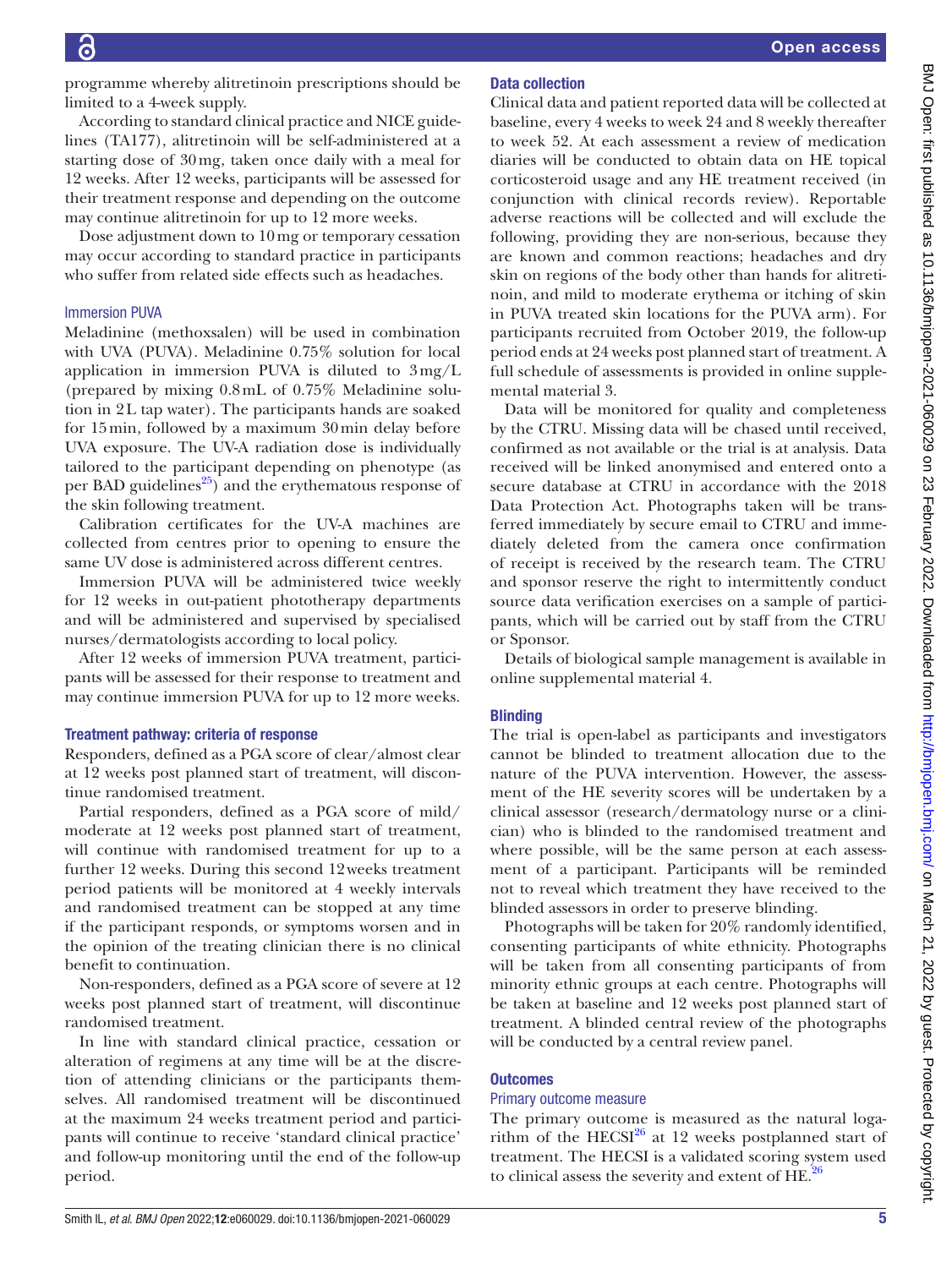#### Secondary outcome measures

- $\blacktriangleright$  The mTLSS.<sup>[27](#page-8-6)</sup>
- $\blacktriangleright$  The PGA.<sup>[27](#page-8-6)</sup>
- Time to relapse defined as the time between achieving clear/almost clear overall on the PGA to scoring 75% of their baseline HECSI.
- $\blacktriangleright$  The DLOI.<sup>28</sup>
- ► The Patient Benefit Index for HE (PBI-HE)[.29 30](#page-8-10)
- The Person-Centred Dermatology Self-Care Index  $(PeDeSi).$ <sup>[31 32](#page-8-11)</sup>
- The 3 level EuroQol-5 Dimension (EQ5D-3L).<sup>[33](#page-8-12)</sup>
- ► A Health Resource Utilisation and Private Costs questionnaire.
- Molecular inflammatory mediators (obtained from the tape stripping sample on participants selected for the biomarker substudy).
- ► Clinical observational descriptive assessments of the nails (singe-centre only).
- ► Photographs assessed by a central review panel in line with the photographic guide. $34$
- ► DNA extraction and assessment of genetic variants (including filaggrin loss-of-function genetic analysis), obtained from blood sample.

# Sample size

A minimum of 500 and maximum of 780 participants are required to detect a relative difference of 1.3 (clinical opinion) in HECSI score between treatment arms at 12 weeks post planned start of treatment (80% power; twosided 5% significance level) assuming a coefficient of variation (CV) between 1.175 and 1.7 and allowing for 20% attrition. A sample size review will be carried out after 364 participants (precision of −0.132 and +0.168 assuming CV=1.2) have reached 12 weeks post planned start of treatment, to revise the CV and the final sample size.

A sample of 100 consenting participants will be selected to take part in a biomarker sub study. Participants will be selected based on clinical phenotype and random treatment allocation to ensure 25 participants are selected from each combination of clinical phenotype (excluding fingertip dermatitis) and treatment group.

# Statistical methods

A full statistical analysis plan predefining all analyses and patient populations will be in place prior to any comparative analyses according to guidelines.<sup>35</sup> The analysis results will be reported according to Consolidated Standards of Reporting Trials.<sup>36</sup> The amount and reason for missingness will be assessed by treatment group, and imputation of missing data may be considered.

# Patient populations

The primary analysis will be on an intention-to-treat basis where participants will be analysed according to randomised treatment group. A per-protocol population will also be defined, which will include all eligible randomised participants who comply with their

randomised treatment allocation excluding major protocol violators.

# Interim analysis

After 364 participants have reached 12 weeks post planned start of treatment, the pooled estimate of the CV for the primary endpoint will be calculated and the sample size re-estimated. This will be conducted by an independent statistician. If the re-estimated sample size indicates that the study requires fewer than 500 participants, the final sample size will be 500 participants.

# Primary endpoint analysis

# Primary analysis

A multivariable multilevel repeated measures linear regression model will be fitted to the primary endpoint, loge (HECSI), adjusting for minimisation factors duration of disease, clinical phenotype, DLQI, presence of specific IgE to inhalant or other relevant allergens and ethnicity, and the covariates: smoking history, BMI, foot involvement[,37 38](#page-8-16) filaggrin loss of function mutation, baseline loge (HECSI) and treatment group. Centre, participant and participant–time interaction will be fitted as random effects. The relative difference in the HECSI score at 12 weeks post planned start of treatment, corresponding 95% CIs and p values will be reported.

# Secondary endpoint analyses

Multivariable multilevel repeated measures linear regression models of log<sub>e</sub>(HECSI score), mTLSS, DLQI, PeDeSi and PBI-HE, and a multilevel repeated measures ordinal logistic regression model of the PGA over time will be fitted adjusting for the minimisation factors, covariates as for the primary endpoint analysis, corresponding baseline measurement and treatment group, as fixed effects. Centre, participant and participant-time interaction will be fitted as random effects. The parameter estimates, corresponding 95% CIs and p values will be reported; contrasts for the treatment effect at 24 and 52 weeks postplanned start of treatment will also be reported.

A Cox proportional hazards (PH) model (after confirming the PH assumption is valid) will be fitted to time to relapse adjusting for minimisation factors and covariates as for the primary endpoint analysis.

AEs and SAEs classified as related to treatment, HE or resulting from administration of any research procedures will be reported descriptively.

# Exploratory endpoints

The correlation between HECSI, mTLSS, DLQI and PGA will be calculated to assess convergent validity of scoring systems used to monitor response to treatment.

Subgroup analyses will be conducted to compare treatment effects within predefined subgroups (duration of disease, clinical phenotype, disease severity, presence of atopy, filaggrin loss of function mutation, smoking history, BMI and foot involvement) and biomarkers (such as IL-36, TARC, CCL20, TSLP and IL-18). Multivariable regression models will be fitted to the response,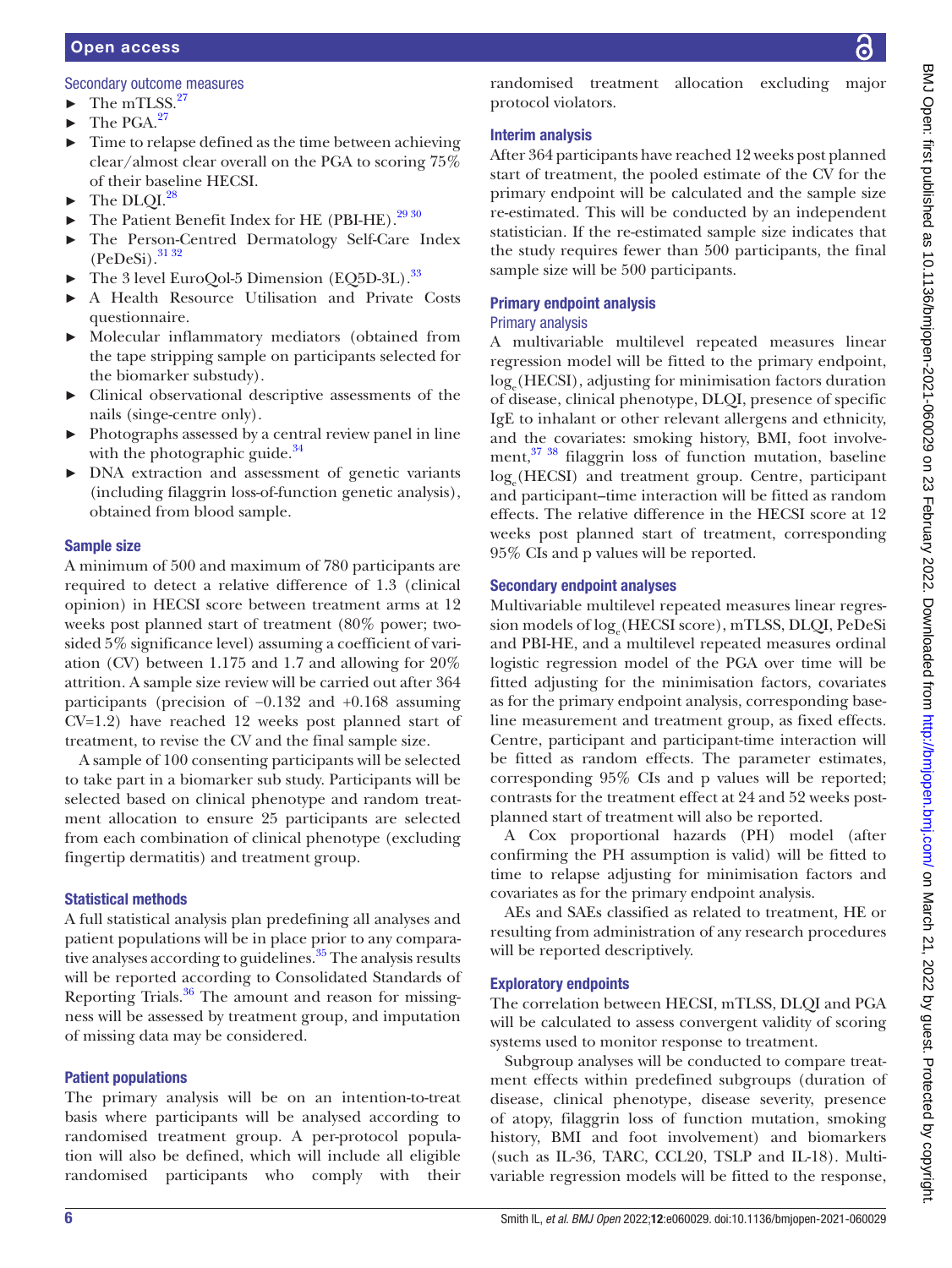loge (HECSI), treatment group and an interaction term between treatment group and the subgroup/biomarker will be included in the models to explore if there are potential differential treatment effects.

Types of, dose and, response to second line therapies will be presented descriptively using HECSI and PGA.

Definitions of the end of remission such as the time point that participants are no longer clear/almost clear will be explored in conjunction with definitions of relapse. Frequency of corticosteroid use and nail assessment data will be reported descriptively.

Agreement between the blinded assessor and the central review of photographs will be assessed using cross tabulations and kappa statistics. These will be presented by time point and by ethnicity. Where discrepancies exist, the mTLSS will be explored for further information relating to unobservable symptoms such as pain and itch.

# Health economics analysis

A within trial and a long-term cost-effectiveness modelbased analysis will be undertaken. Both will consider a UK NHS and Personal Social Services perspective and a societal perspective, and use quality-adjusted life-years (QALYs) as the outcome measure. Healthcare utilisation collected as part of the follow-up will be combined with appropriate unit cost information. These will be added to the treatment costs. Societal costs will be calculated by adding healthcare costs to the costs of lost production, based on days off work combined with wage rates and other reported private costs. Utility weights for the QALYs calculation will be obtained from the EQ-5D3L. The within trial analysis will evaluate cost effectiveness at 52 weeks, while the long term analysis will be 10 years and costs and outcomes will be discounted at 3.5% per annum as recommended by NICE. $37$  The effectiveness data from the trial will be synthesised with existing evidence where it exists. Parameter uncertainty in the within trial analysis will be assessed via a non-parametric bootstrap, while uncertainty in the long-term analysis will use probabilistic sensitivity analysis. The results of both analyses will be presented as expected incremental cost effectiveness ratios; cost-effectiveness acceptability curves and expected net benefit, using the NICE threshold of  $\text{\pounds}20000$  per QALY.<sup>37</sup> Secondary analyses will consider alternative time horizons and alternative utility values including the mapping of DLQI values to EQ-5D using algorithms already available. $38-40$ 

# Patient and public involvement

The trial grant application was supported by the Leeds Dermatology Patients Panel, patient members of the UKDCTN, and the Leeds Musculoskeletal Biomedical Research Unit patient and public advocacy group. Based on the feedback received, and in recognition to what is important to patients, we put a special emphasis on long term outcomes as well as on educational aspects in the trial design.

There are patient and public involvement (PPI) representatives on the Trial Management Group and Trial Steering

Committees who have provided input into the patient information sheet and other trial documentation. Both PPI representatives also provide input into the design and conduct of the trial to ensure the patient perspective is fully integrated in key decisions about the trial, delivery and interpretation/ dissemination of findings.

# Ethics and dissemination

The trial was reviewed and approved by the Yorkshire and Humber Research Ethics Committee (REC reference: 14/ YH/1259), the Health Research Authority (HRA) and Medicine and Healthcare products Regulatory Agency (MHRA).

Sites will be informed of any and all major changes to the trial protocol. Any significant amendments will be reported to the REC, HRA and MHRA.

Trial results will be disseminated at relevant conferences and published in peer-reviewed journals. Authorship will be decided according to ICMJE guidelines as to qualifying contributions.

# Methods: monitoring

# Trial governance

An independent Data Monitoring and Ethics Committee (DMEC) consisting one statistician and two clinicians will meet at least annually to review the safety and ethics of the study and the results of the interim analysis. The independent Trial Steering Committee (TSC) consisting one statistician, two clinicians and one patient representative will meet 6 monthly and provide overall supervision of the trial, including trial progress, adherence to protocol, participant safety and consideration of new information. The TSC will also review the recommendations made by the DMEC following the sample size re-estimation and other reviews of data by treatment group.

# **Confidentiality**

All information collected during the course of the trial will be kept strictly confidential. Information will be held securely on paper and electronically at the CTRU. The CTRU will comply with all aspects of the Data Protection Act 2018. Participants will remain free to withdraw at any time from the trial without giving reasons and without prejudicing his/her further treatment/care. If a participant withdraws consent from further trial treatment and/or further collection of data, their data will remain on file and will be included in the final trial analysis.

# Trial sponsor

The trial contact on behalf of the Sponsor is Clare Skinner, Faculty Head of Research Support, University of Leeds, Leeds LS2 9JT.

# **DISCUSSION**

This trial will deliver information on the most effective treatment in patients with different HE situations regarding among others—morphology, disease duration, filaggrin mutations, atopy status and ethnicity.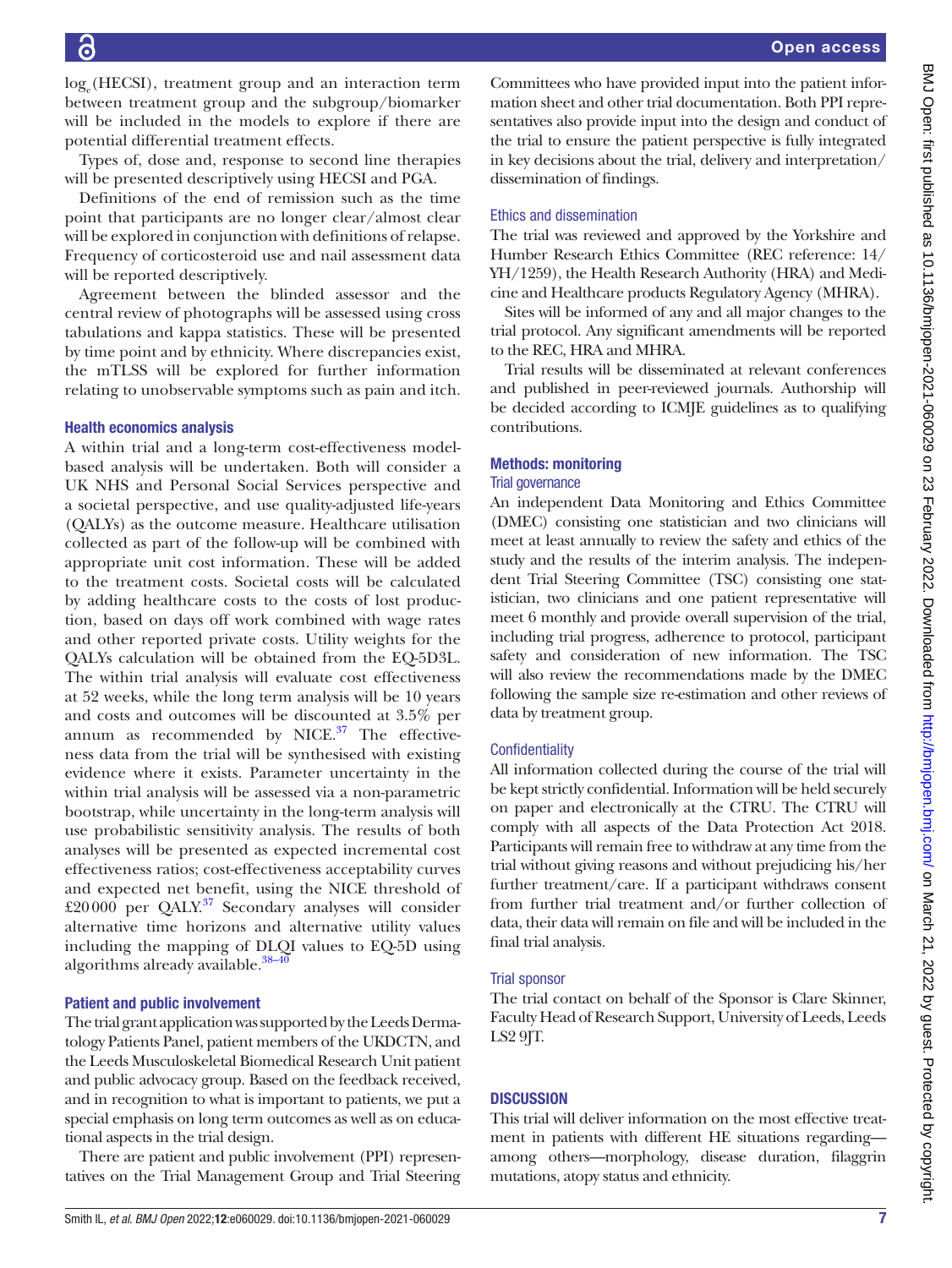Despite the fact that HE often presents as a severe disease which severely impacts on patients' working and social life there have been limited advancements regarding new treatments or identification of most effective treatments for a given patient. While this trial does not involve comparison of novel treatment strategies, it considers most known clinical factors which influence response to therapy. A main difficulty in the treatment of HE is the fact that disease subtypes are not clearly defined and/or recognisable in clinical reality. In addition outcome measures for assessment of severity are diverse and used inconsistently across different departments, countries and clinical trials. While ALPHA will not deliver an advanced precision medicine algorithm it will provide information on which treatment is best suited for patients with severe CHE, explore clinical subgroups and will also allow comparison of outcome measures.

In summary information collected within this trial will allow to close a significant knowledge gap regarding HE treatment approaches and will feed into treatment guidelines on this disease.

#### Trial status

At the time of submission 441 participants have been randomised.

#### Author affiliations

<sup>1</sup> Clinical Trials Research Unit, Leeds Institute for Clinical Trials Research, University of Leeds, Leeds, UK

- <sup>2</sup>St John's Institute of Dermatology, Guy's & St Thomas's NHS Foundation Trust, London, UK
- <sup>3</sup>Department of Dermatology, Salford Royal NHS Foundation Trust, Manchester, UK 4 MAHSC, University of Manchester, Manchester, UK
- 5 Street Lane Medical Practice, Leeds, UK
- 6 Department of Dermatology, Ninewells Hospital, Dundee, UK
- <sup>7</sup>Department of Dermatology, Chapel Allerton Hospital, Leeds Teaching Hospitals NHS Trust, Leeds, UK
- <sup>8</sup> Faculty of Health Education and Life Sciences, Birmingham City University, Birmingham, UK
- 9 Department of Dermatology, Newcastle Upon Tyne Hospitals NHS Trust, Newcastle Upon Tyne, UK
- <sup>10</sup>Faculty of Biological Sciences, University of Leeds, Leeds, UK
- <sup>11</sup> Academic Unit of Health Economics, Leeds Institute of Health Sciences, University of Leeds, Leeds, UK
- <sup>12</sup>Institute of Health and Society, Faculté de Santé Publique, Clos Chapelle-aux-Champs, Brussels, Belgium
- <sup>13</sup>Institute of Economic and Social Research (IRES) LIDAM, Collège L. H. Dupriez, Louvain-la-Neuve, Belgium
- <sup>14</sup>Leeds Institute of Rheumatic and Musculoskeletal Medicine, University of Leeds, Leeds, UK
- <sup>15</sup>NIHR Leeds Musculoskeletal Biomedical Research Unit, Chapel Allerton Hospital, Leeds, UK
- <sup>16</sup>Department of Dermatology, Bradford Teaching Hospitals NHS Foundation Trust, Bradford, UK
- Twitter Rachael Gilberts [@RMGilberts](https://twitter.com/RMGilberts) and Amy Barker [@amymbarker](https://twitter.com/amymbarker)
- Acknowledgements Steve Ersser was involved in the design of the study and trial protocol.
- Contributors Substantial contribution to the ALPHA study design provided by ILS, SB, CF, JN, CR, CHS, JTL, LS, CG, MG, FC, PH, AB, MW and ST. Drafting and revision of manuscript content by ILS, RG, CF, SB, JN, MW and AV-P. All authors reviewed draft versions and approve of the final manuscript.
- Funding This study was funded by the National Institute for Health Research (NIHR) Health Technology Assessment (HTA) Programme (Project: 12/186/01).

BMJ Open: first published as 10.1136/bmjopen-2021-060029 on 23 February 2022. Downloaded from http://bmjopen.bmj.com/ on March 21, 2022 by guest. Protected by copyright BMJ Open: first published as 10.1136/bmjopen-2021-060029 on 23 February 2022. Downloaded from <http://bmjopen.bmj.com/> on March 21, 2022 by guest. Protected by copyright.

The views and opinions expressed therein are those of the authors and do not necessarily reflect those of the HTA, NIHR, NHS or the Department of Health.

Competing interests None: MW, CG, SB, ILS, AV-P, LS, AB, PH, FC, CF, JN, CR, AB, CHS, JTL, MG and ST is a Health economist expert on the NIHR PGfAR, the H2020 mental health in the workplace (2019), the H2020 Innovation in health technology appraisal (2018) and the Belgian FNRS. commission of doctoral FRIA scholarship.

Patient consent for publication Not applicable.

Provenance and peer review Not commissioned; peer reviewed for ethical and funding approval prior to submission.

Supplemental material This content has been supplied by the author(s). It has not been vetted by BMJ Publishing Group Limited (BMJ) and may not have been peer-reviewed. Any opinions or recommendations discussed are solely those of the author(s) and are not endorsed by BMJ. BMJ disclaims all liability and responsibility arising from any reliance placed on the content. Where the content includes any translated material, BMJ does not warrant the accuracy and reliability of the translations (including but not limited to local regulations, clinical guidelines, terminology, drug names and drug dosages), and is not responsible for any error and/or omissions arising from translation and adaptation or otherwise.

Open access This is an open access article distributed in accordance with the Creative Commons Attribution 4.0 Unported (CC BY 4.0) license, which permits others to copy, redistribute, remix, transform and build upon this work for any purpose, provided the original work is properly cited, a link to the licence is given, and indication of whether changes were made. See: [https://creativecommons.org/](https://creativecommons.org/licenses/by/4.0/) [licenses/by/4.0/](https://creativecommons.org/licenses/by/4.0/).

#### ORCID iDs

Rachael Gilberts <http://orcid.org/0000-0003-3326-7900> Amy Barker<http://orcid.org/0000-0003-1626-0934>

#### **REFERENCES**

- <span id="page-7-0"></span>1 Meding B, Järvholm B. Hand eczema in Swedish adults - changes in prevalence between 1983 and 1996. *[J Invest Dermatol](http://dx.doi.org/10.1046/j.1523-1747.2002.01718.x)* 2002;118:719–23.
- <span id="page-7-1"></span>2 Diepgen TL, Agner T, Aberer W, *et al*. Management of chronic hand eczema. *[Contact Dermatitis](http://dx.doi.org/10.1111/j.1600-0536.2007.01179.x)* 2007;57:203–10.
- <span id="page-7-2"></span>3 Cvetkovski RS, Rothman KJ, Olsen J, *et al*. Relation between diagnoses on severity, sick leave and loss of job among patients with occupational hand eczema. *[Br J Dermatol](http://dx.doi.org/10.1111/j.1365-2133.2005.06415.x)* 2005;152:93–8.
- 4 Fowler JF, Ghosh A, Sung J, *et al*. Impact of chronic hand dermatitis on quality of life, work productivity, activity impairment, and medical costs. *[J Am Acad Dermatol](http://dx.doi.org/10.1016/j.jaad.2005.11.1053)* 2006;54:448–57.
- <span id="page-7-3"></span>5 Diepgen TL, Scheidt R, Weisshaar E, *et al*. Cost of illness from occupational hand eczema in Germany. *[Contact Dermatitis](http://dx.doi.org/10.1111/cod.12038)* 2013;69:99–106.
- <span id="page-7-4"></span>6 Meding B, Wrangsjö K, Järvholm B. Fifteen-year follow-up of hand eczema: persistence and consequences. *[Br J Dermatol](http://dx.doi.org/10.1111/j.1365-2133.2005.06494.x)* 2005;152:975–80.
- <span id="page-7-5"></span>7 English J, Aldridge R, Gawkrodger DJ, *et al*. Consensus statement on the management of chronic hand eczema. *[Clin Exp Dermatol](http://dx.doi.org/10.1111/j.1365-2230.2009.03649.x)* 2009;34:761–9.
- <span id="page-7-6"></span>8 Diepgen TL, Andersen KE, Brandao FM, *et al*. Hand eczema classification: a cross-sectional, multicentre study of the aetiology and morphology of hand eczema. *[Br J Dermatol](http://dx.doi.org/10.1111/j.1365-2133.2008.08907.x)* 2009;160:353–8.
- <span id="page-7-7"></span>9 Politiek K, Loman L, Pas HH, *et al*. Hyperkeratotic hand eczema: eczema or not?. *[Contact Dermatitis](http://dx.doi.org/10.1111/cod.13572)* 2020;83:196–205.
- 10 Park JY, Cho EB, Park EJ, *et al*. The histopathological differentiation between palmar psoriasis and hand eczema: a retrospective review of 96 cases. *[J Am Acad Dermatol](http://dx.doi.org/10.1016/j.jaad.2017.01.005)* 2017;77:130–5.
- <span id="page-7-8"></span>11 Kolesnik M, Franke I, Lux A, *et al*. Eczema in Psoriatico: an important differential diagnosis between chronic allergic contact dermatitis and psoriasis in palmoplantar localization. *[Acta Derm Venereol](http://dx.doi.org/10.2340/00015555-2779)* 2018;98:50–8.
- <span id="page-7-9"></span>12 Benson NR, Papenfuss J, Wong R, *et al*. An analysis of select pathogenic messages in lesional and non-lesional psoriatic skin using non-invasive tape harvesting. *[J Invest Dermatol](http://dx.doi.org/10.1038/sj.jid.5700412)* 2006;126:2234–41.
- <span id="page-7-10"></span>13 Wittersheim M, Cordes J, Meyer-Hoffert U, *et al*. Differential expression and in vivo secretion of the antimicrobial peptides psoriasin (S100A7), RNase 7, human beta-defensin-2 and -3 in healthy human skin. *[Exp Dermatol](http://dx.doi.org/10.1111/exd.12133)* 2013;22:364–6.